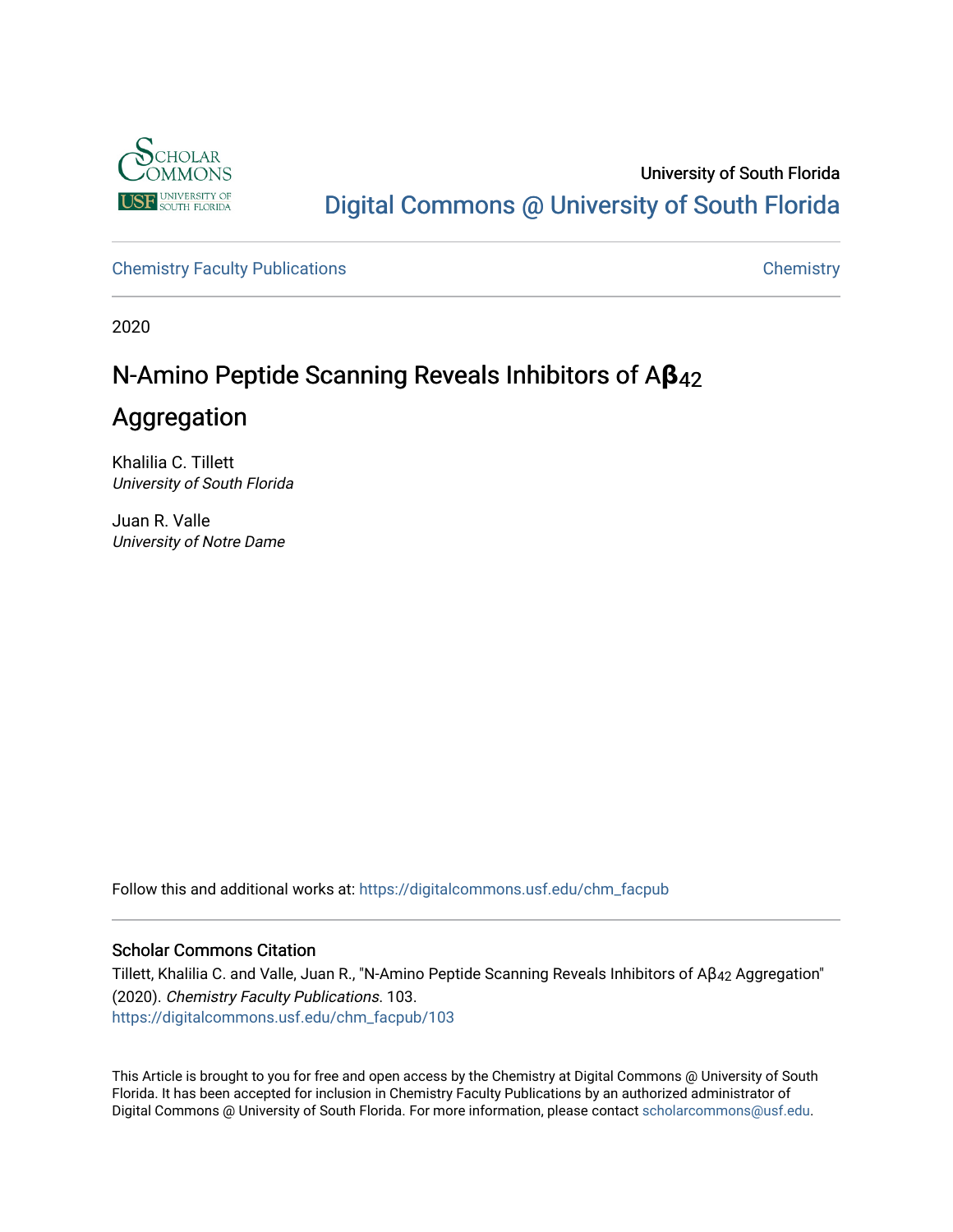# RSC Advances



## PAPER

Cite this: RSC Adv., 2020, 10, 14331

Received 2nd March 2020 Accepted 21st March 2020

DOI: 10.1039/d0ra02009e

rsc.li/rsc-advances

#### Introduction

## N-Amino peptide scanning reveals inhibitors of  $AB_{42}$  aggregation†

Khalilia C. Till[e](http://orcid.org/0000-0002-8315-5264)tt **D**<sup>a</sup> and Juan R. Del Valle **D**<sup>\*b</sup>

The aggregation of amyloids into toxic oligomers is believed to be a key pathogenic event in the onset of Alzheimer's disease. Peptidomimetic modulators capable of destabilizing the propagation of an extended network of b-sheet fibrils represent a potential intervention strategy. Modifications to amyloid-beta (Ab) peptides derived from the core domain have afforded inhibitors capable of both antagonizing aggregation and reducing amyloid toxicity. Previous work from our laboratory has shown that peptide backbone amination stabilizes  $\beta$ -sheet-like conformations and precludes  $\beta$ -strand aggregation. Here, we report the synthesis of N-aminated hexapeptides capable of inhibiting the fibrillization of full-length A $\beta_{42}$ . A key feature of our design is N-amino substituents at alternating backbone amides within the aggregation-prone  $AB_{16-21}$  sequence. This strategy allows for maintenance of an intact hydrogenbonding backbone edge as well as side chain moieties important for favorable hydrophobic interactions. An N-amino scan of  $AB_{16-21}$  resulted in the identification of peptidomimetics that block  $AB_{42}$  fibrilization in several biophysical assays. **PAPER**<br> **PAPER**<br> **PAPER**<br> **PAPER**<br> **PAPER MANUSTER SEARCHIST SUBDIVERSE AND A SUBDIVERSE SERVING DRIVERS OF<br>
The appropriation of the control of the control of the control of the control of the control of the control of** 

Amyloid protein aggregation has been linked to several neurodegenerative disorders, including Parkinson's and Alzheimer's Disease  $(AD)$ .<sup>1</sup> In AD, amyloid precursor protein  $(APP)$  is sequentially cleaved by  $\alpha$  and  $\beta$  secretase to release pathogenic amyloid beta (A $\beta$ ). A $\beta$  is prone to aggregation and forms toxic  $\beta$ sheet fibrils that are the main component of neuritic plaques in AD patients.<sup>2</sup> Of the two A $\beta$  fragments formed during amyloidogenesis, the 42-residue variant  $(A\beta_{42})$  is more prone to aggregation and displays greater neurotoxicity in comparison to the 40-residue variant  $(A\beta_{40})$ .<sup>3</sup> Soluble oligomers of  $A\beta_{42}$  have been shown to impair hippocampal synaptic plasticity,<sup>4</sup> induce tau hyperphosphorylation,<sup>5</sup> activate microglial inflammation,<sup>6</sup> and impair memory.<sup>7</sup> Interestingly, studies have shown that high molecular weight oligomers are relatively inactive. However, when allowed to dissociate into low molecular weight oligomers (8–70 kDa) severe toxicity is observed. Additionally, soluble oligomers (but not monomers) cause synaptic death in a dose dependent manner.<sup>8</sup>

Although  $A\beta_{42}$  is considered to be intrinsically disordered, its fibrils are comprised of parallel  $\beta$ -sheets that feature edge-edge hydrogen-bonding between  $A\beta_{42}$  monomers.<sup>9</sup> This in-register association is driven in large part by a core hydrophobic

sequence encompassing residues  $16-21$  ( $_{16}$ KLVFFA<sub>21</sub>).<sup>10</sup> Direct  $A\beta_{42}$  aggregation blockers that have entered clinical trials for the treatment of AD include homotaurine, scyllo-inositol, and sodium oligomannurarate.<sup>11</sup> These and similar compounds face significant hurdles to advancement, as they are likely to interact in a non-specific manner with  $\beta$ -rich target proteins. In contrast, backbone modified peptides derived from aggregation-prone segments offer the prospect of sequence-specific inhibition of amyloidogenesis. Toward this end, several groups have reported  $A\beta_{16-21}$  peptidomimetics harboring D-amino acids, unnatural residues, or backbone amide substituents.<sup>12</sup> In addition to optimizing affinity for  $A\beta_{42}$ , such peptide modifications may serve to enhance proteolytic stability, conformational rigidity, and prospects for passage through the blood–brain barrier. Rationally designed peptidomimetics targeting  $A\beta_{42}$  fibrilization have shown efficacy in animal models of AD.<sup>12</sup>

Our laboratory has previously shown that peptide backbone N-amination stabilizes b-sheet-like conformation through cooperative non-covalent interactions.<sup>13</sup> Like N-methylation, the incorporation of N-amino substituents within a peptide strand precludes canonical  $\beta$ -sheet associations along one of the hydrogen-bonding edges. This characteristic is useful for the design peptide derivatives that not only resist self-aggregation but also block  $\beta$  stacking of a target protein. Although backbone-methylated peptides are capable of disrupting  $A\beta$ aggregation, $14$  we viewed N-amination as an alternative strategy for the design of more conformationally rigid  $\beta$ -breaker peptides. Unlike N-methylation or proline incorporation, backbone amination does not promote a signicant population of the cis amide rotamer. Given that  $A\beta_{42}$  fibrils adopt a  $\beta$ -strand

a Department of Chemistry, University of South Florida, Tampa, Florida 33620, USA b Department of Chemistry & Biochemistry, University of Notre Dame, Notre Dame, Indiana 46556, USA. E-mail: jdelvalle@nd.edu

<sup>†</sup> Electronic supplementary information (ESI) available. See DOI: 10.1039/d0ra02009e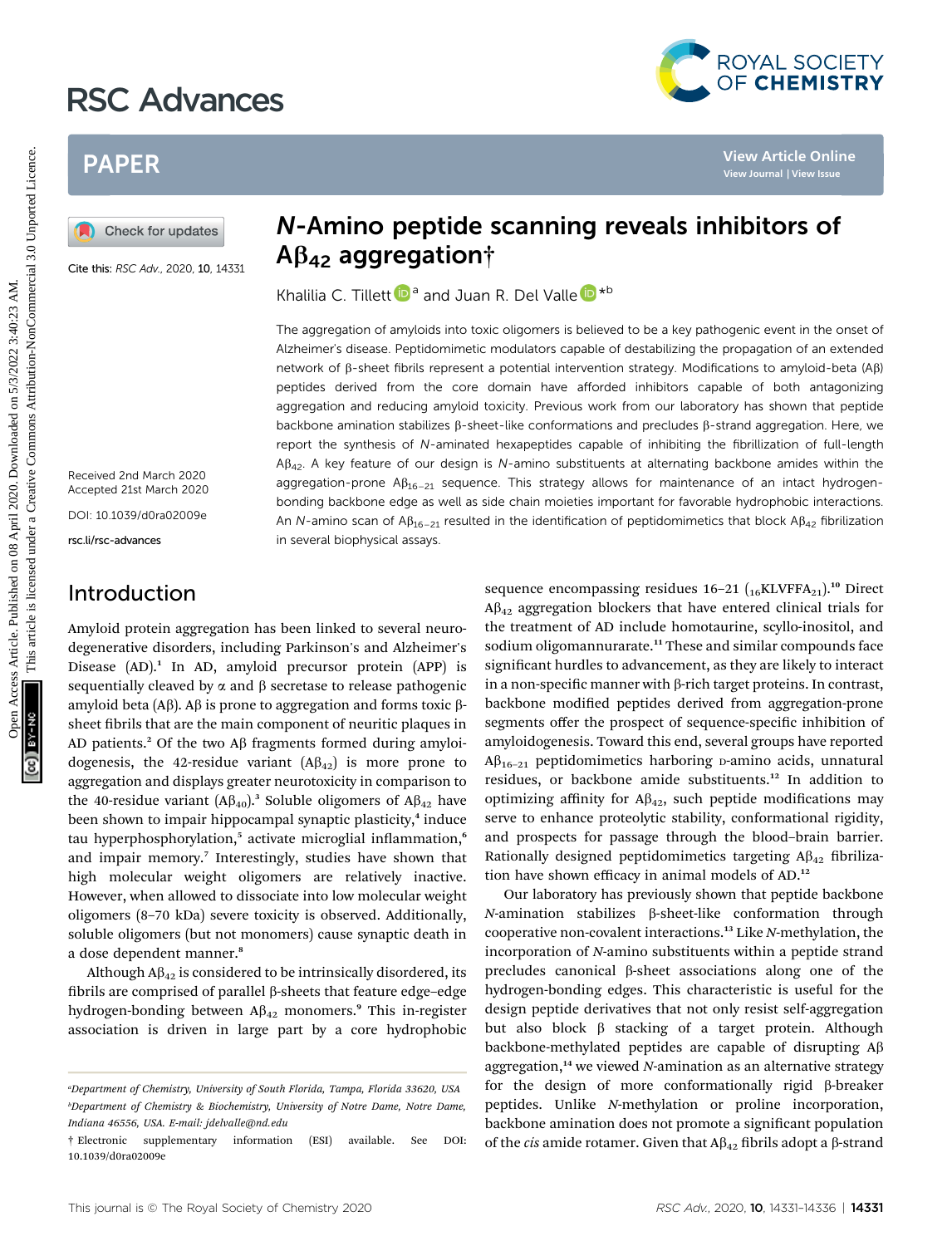

Fig. 1 Design of N-amino peptide (NAP)  $\mathsf{AB}_{16-21}$  mimics. (A) Conformational effects of peptide backbone N-amination. (B) Proposed model for inhibition of A<sub>B</sub> fibrilization by a representative NAP

conformation with an all-trans amide geometry, backbonesubstituted mimics with high *trans* amide propensity should exhibit enhanced affinity for the conformationally extended core sequence. The N-amino group is also able to engage in an intraresidue C6 H-bond, which in turn stabilizes  $\psi$  and  $\phi$ torsions in the  $\beta$ -sheet region of Ramachandran space.<sup>13a</sup> We sought to exploit these features in the design of  $\beta$ -strand peptidomimetics capable of blocking amyloid aggregation (Fig. 1). Here, we report the first example of  $N$ -amino peptide scanning and the identification of novel backbone-modified inhibitors of  $A\beta_{42}$  fibrilization.

#### Results

Peptide N-amino scanning of the aggregation-prone  $_{16}$ KLVFFA $_{21}$ sequence required the synthesis of 5 distinct  $\alpha$ -hydrazino acid derivatives starting from commercially available  $\alpha$ -amino esters. We previously demonstrated that monomers suitable for solidphase peptide synthesis (SPPS) can be readily accessed via electrophilic amination of  $\alpha$ -amino esters.<sup>15</sup> As shown in Table 1, the requisite building blocks were thus prepared by treatment of 1 with (2-t-butyl-3,3-diethyl)-oxaziridine-2,3,3-tricarboxylate (TBDOT)<sup>16</sup> under aqueous conditions, followed by alkaline ester hydrolysis to give 2a–e in good yields.

Backbone-aminated analogues of  $\mathbb{A}\beta_{16-21}$  were prepared on rink amide MHBA resin using Fmoc chemistry (Scheme 1). Condensation of the Boc-protected  $\alpha$ -hydrazino acids onto the

Table 1 Synthesis of  $\alpha$ -hydrazino acid monomers for NAP scanning





 $2e$  aAla  $CH_3$  61



growing peptide chain was achieved by HCTU/NMM-mediated activation of the carboxylic acid in the presence of the unprotected N $\alpha$ . The poorly nucleophilic N $\alpha$  is only acylated upon exposure to pre-formed Fmoc-protected amino acid chloride derivatives.<sup>17</sup> These were prepared by reaction of Fmocprotected amino acids with thionyl chloride, or by activation with Ghosez' reagent in the case of the Fmoc-Lys(Boc)-OH residue (due to the acid-labile side chain protecting group). Following sequence elongation, the peptidomimetics were Nterminally acetylated, cleaved from the resin, and purified by RP-HPLC.

|  | Table 2 Synthesized $\mathsf{AB}_{16-21}$ mimics and HRMS data |  |  |  |  |
|--|----------------------------------------------------------------|--|--|--|--|
|--|----------------------------------------------------------------|--|--|--|--|

| Peptide | Sequence                                      | HRMS $[M + H]_{obs}^+$ |
|---------|-----------------------------------------------|------------------------|
| 3       | Ac-Lys-Leu-Val-Phe-Phe-Ala-NH <sub>2</sub>    | 779.4701               |
| 4       | Ac-aLys-Leu-Val-Phe-Phe-Ala-NH <sub>2</sub>   | 779.4697               |
| 5       | Ac-Lys-aLeu-Val-Phe-Phe-Ala-NH <sub>2</sub>   | 779.4714               |
| 6       | Ac-Lys-Leu-aVal-Phe-Phe-Ala-NH <sub>2</sub>   | 779.4711               |
| 7       | Ac-Lys-Leu-Val-aPhe-Phe-Ala-NH <sub>2</sub>   | 779.4680               |
| 8       | Ac-Lys-Leu-Val-Phe-aPhe-Ala-NH2               | 779.4687               |
| 9       | Ac-Lys-Leu-Val-Phe-Phe-aAla-NH <sub>2</sub>   | 779.4690               |
| 10      | Ac-aLys-Leu-aVal-Phe-Phe-Ala-NH <sub>2</sub>  | 794.4800               |
| 11      | Ac-aLys-Leu-Val-Phe-aPhe-Ala-NH <sub>2</sub>  | 794.4802               |
| 12      | Ac-Lys-aLeu-Val-aPhe-Phe-Ala-NH <sub>2</sub>  | 794.4811               |
| 13      | Ac-Lys-aLeu-Val-Phe-Phe-aAla-NH <sub>2</sub>  | 794.4802               |
| 14      | Ac-Lys-Leu-aVal-Phe-aPhe-Ala-NH <sub>2</sub>  | 794.4794               |
| 15      | Ac-Lys-Leu-Val-aPhe-Phe-aAla-NH <sub>2</sub>  | 794.4810               |
| 16      | Ac-aLys-Leu-Val-Phe-Phe-Ala-NH <sub>2</sub>   | 809.4920               |
| 17      | Ac-Lys-aLeu-Val-aPhe-Phe-aAla-NH <sub>2</sub> | 809.4912               |
|         |                                               |                        |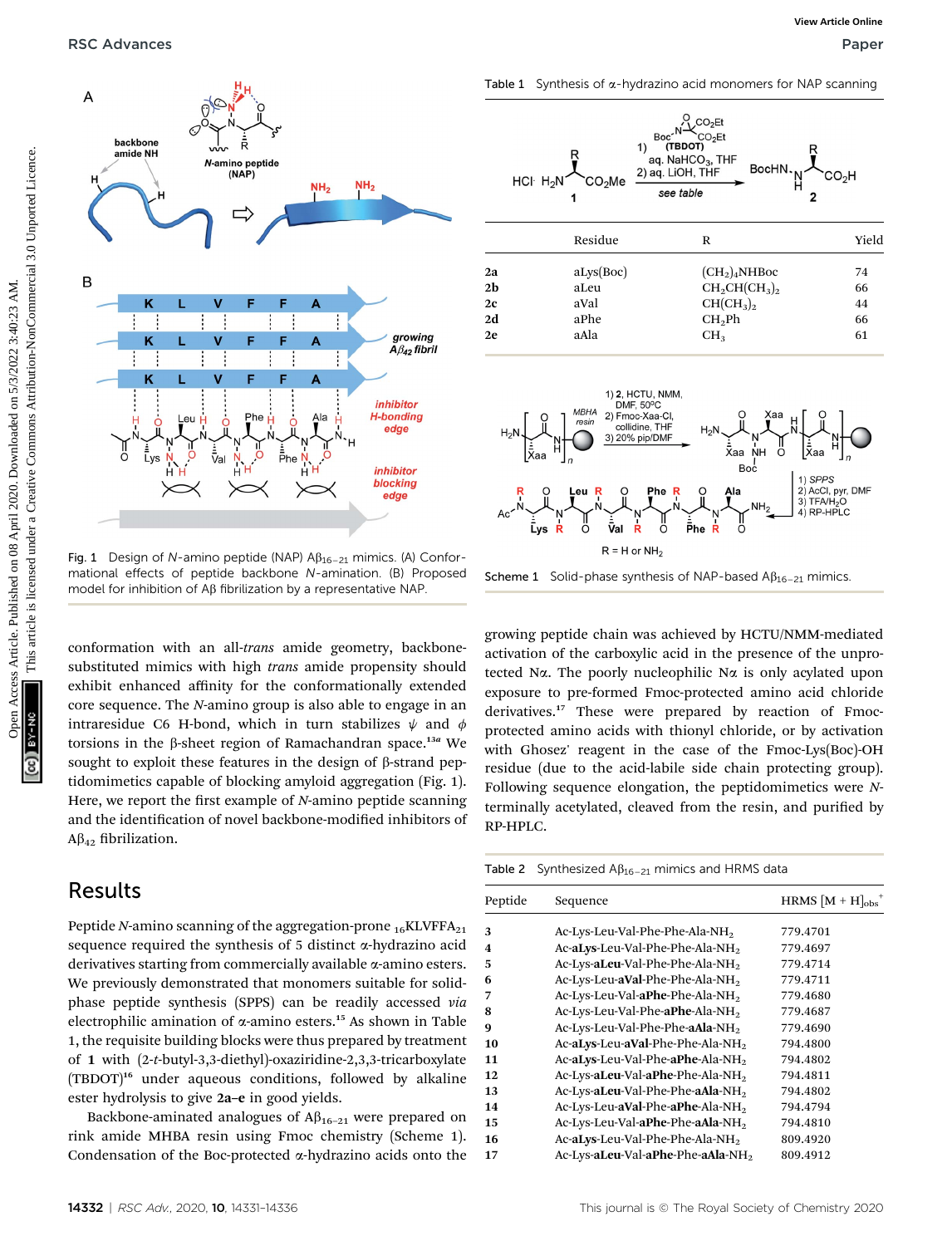

Fig. 2 Effects of 1.0 equiv. of inhibitors 5, 14, and 15 on  $AB_{42}$  aggregation (40  $\mu$ M) as monitored by ThT fluorescence.

For the current study, we synthesized the 14 N-aminated  $A\beta_{16-21}$  variants shown in Table 2, along with the parent hexapeptide (3). This positional scanning library is comprised of all possible mono-aminated peptides, as well as di- and triaminated sequences that harbor backbone substituents on the same edge of the putative  $\beta$ -strand. We excluded analogues featuring alternate edge N-aminations since these compounds are presumably devoid of a fully intact hydrogen-bonding edge. The identity of purified peptidomimetics was confirmed by HRMS and their purities assessed by analytical HPLC and NMR. The <sup>1</sup>H NMR spectra for 3–17 were recorded in DMSO- $d_6$  and proton resonance assignments were made on the basis of TOCSY spectra.

The aggregation of  $A\beta_{42}$  was monitored in the presence of 1 molar equivalent of NAPs  $4-17$  using thioflavin T (ThT), a dye that fluoresces upon binding to the perpendicular axis of amyloid fibrils (Fig. 2).<sup>18</sup> Compounds 5, 14 and 15 were identified as the most effective inhibitors of  $A\beta_{42}$  aggregation in repeated experiments.  $A\beta_{42}$  fibrillization is typically characterized by a sigmoidal curve comprised of a lag phase, an elongation phase, and a plateau phase. Over a 12 h experiment,  $A\beta_{42}$ aggregation was inhibited by approximately 30–50% at an equimolar ratio for each inhibitor. Although the peak fluorescence values of all three inhibitors were comparable, the elongation/growth phase of 5 and 14 were slower than that of 15. In addition, 5 displayed increased lag times across all three runs (Fig. S1†). Although several other NAPs displayed some inhibitory effects on  $A\beta_{42}$  aggregation kinetics, observed variations in repeated experiments led us to focus on compounds 5, 14, and 15 for further study. Consistent with previous reports, the parent hexapeptide 3 exhibited accelerated aggregation when incubated in the presence of  $A\beta_{42}$  and ThT. Initial in vitro assay thus suggests that a single backbone amination, as in 5, is sufficient to convert a highly aggregation-prone peptide into an inhibitor of fibrilization.

To gain further insight into the effects of NAPs 5, 14, and 15 on  $\mathsf{A}\beta_{42}$  structure we carried out circular dichroism (CD) measurements over several time points (Fig. 3). Incubation of



Fig. 3 Circular dichroism spectra. (A) Time-dependent CD spectra of 40 µM A $\beta_{42}$  recorded in phosphate buffer. (B) CD spectrum of A $\beta_{42}$  at 18 h (black), and in the presence of an equimolar ratio of 5, 14, and 15.

 $A\beta_{42}$  alone at 37 °C resulted in a transition from random coil to b-sheet structure over the course of 18 h, as evidenced by a pronounced minimum at 218 nm. Incubation of  $A\beta_{42}$  in the presence of an equimolar concentration of 15 for 18 h resulted in a significantly attenuated  $\beta$ -sheet signature by CD, although some  $\beta$ -sheet character was still evident. In contrast, analogues 5 and 14 showed a similar CD signature at 18 h indicative of a random coil conformation. These spectra were also similar to those observed for  $A\beta_{42}$  alone at 0 and 4 h timepoints. The Far UV-CD spectra of 40  $\mu$ M 5, 14, and 15 revealed that each inhibitor showed irregular/random coil character in the absence of  $A\beta_{42}$  (Fig. S2†).

Protofibrils, fibrillar precursors to amyloid formation, are preceded by the appearance of small  $\mathsf{A}\beta$  oligomers.<sup>19</sup> Transmission electron microscopy (TEM) can be used to visualize the morphology of these fibril and pre-fibrillar species at high resolution. In order to assess the ability of 5, 14, and 15 to alter the dominant morphology of  $A\beta_{42}$ , samples were taken directly from the ThT assays at the plateau phase (Fig. 4).  $A\beta_{42}$  incubated on its own formed a dense network of mature fibrils when incubated without inhibitor.  $A\beta_{42}$  incubated with 5 showed scattered, short, rod-like protofibrils. No evidence of mature fibril formation was visible.  $A\beta_{42}$  incubated with 14 showed little to no evidence of fibril formation, however, small seeding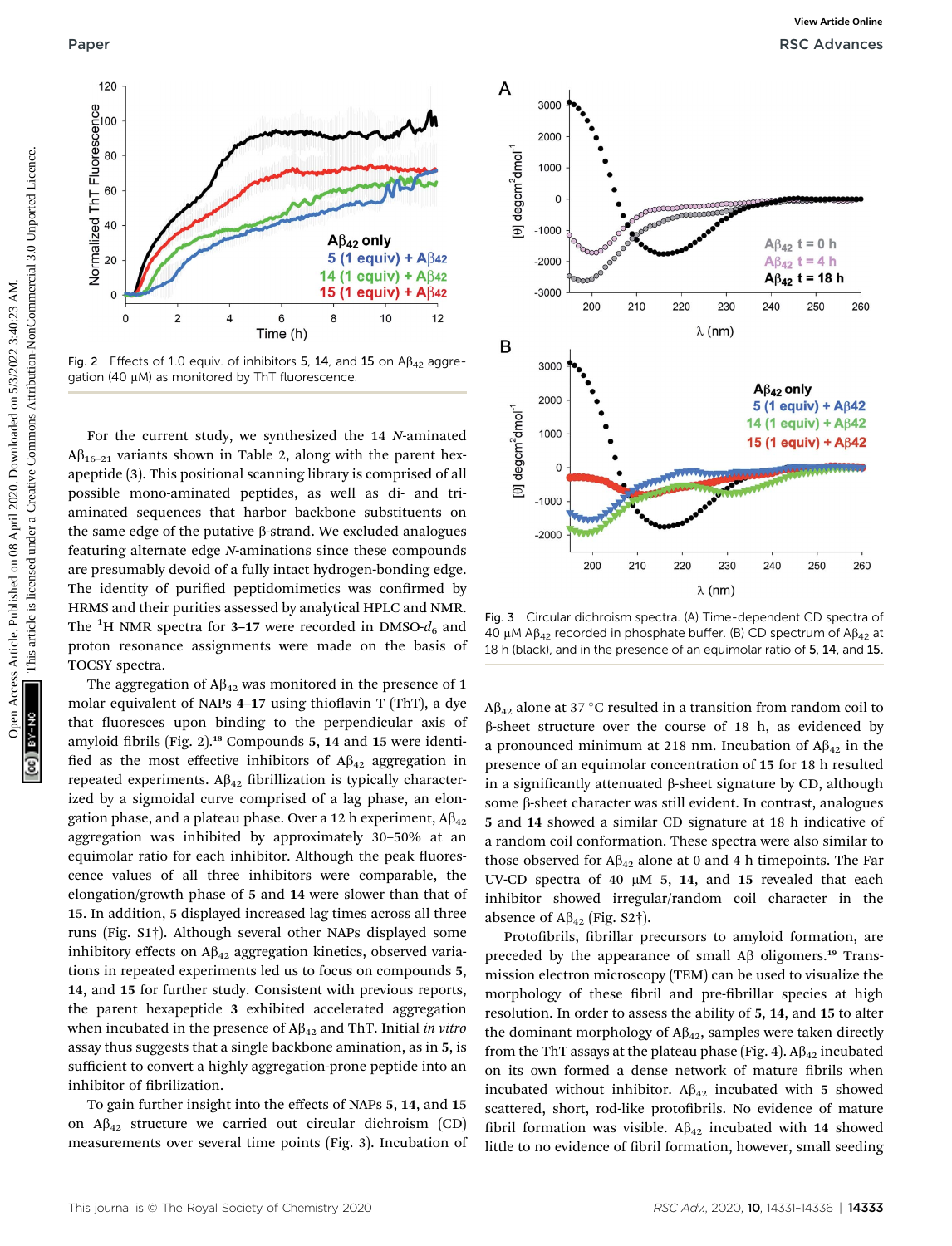

Fig. 4 Representative transmission electron microscopy images at  $t =$ 6 h. (A)  $\text{AB}_{42}$  incubated alone, or in the presence of an equimolar amount of (B) 5, (C) 14, or (D) 15.

was visible.  $A\beta_{42}$  incubated with 15 showed sparse mature fibrils throughout the sample. These results are consistent with those from ThT assays and CD measurements showing that NAP 15 was not as effective as 5 or 14 in blocking the aggregation of  $A\beta_{42}$  or its transition to  $\beta$  structure.

Based on results from TEM experiments, we investigated the ability of our most effective inhibitor to delay fibrilization in a dose-dependent manner by ThT. As shown in Fig. 5, 14 had little effect on aggregation lag time at 0.5 equiv. concentration, but delayed the aggregation of  $A\beta_{42}$  by 80% and 220% at 1.0 equiv. and 4.0 equiv., respectively. Unlike 14, we did not observe a similar dose-dependency in the case of 5 or 15. Taken together, these data demonstrate that di-NAP 14 is effective in delaying  $A\beta_{42}$  aggregation in a dose-dependent manner, inhibiting the formation of mature fibrils, and in blocking the transition of  $A\beta_{42}$  from random coil to  $\beta$  structure in vitro.



Fig. 5 Effect of 0.5, 1.0 and 4.0 equiv. of 14 on 40  $\mu$ M A $\beta$ <sub>42</sub> aggregation lagtime as monitored by ThT fluorescence assay.

### **Conclusions**

Here, we demonstrate the synthesis and evaluation of N-amino peptide inhibitors of  $A\beta_{42}$  aggregation that are readily accessible from  $\alpha$ -hydrazino acid monomers. The inhibitory activity of selected NAPs was confirmed through ThT assay, CD, and TEM. Di-aminated derivative 14 emerged from this study as an effective inhibitor of  $A\beta_{42}$  aggregation in vitro. Interestingly, tri-aminated derivatives 16 and 17 were less effective by ThT assay, as were the majority of mono-aminated analogues. We previously observed that di-amination across a tripeptide strand is a particularly powerful approach for stabilizing bsheet conformations within hairpin model systems.<sup>13</sup> Peptidomimetics 14 and 15 likewise represent constrained  $\beta$ -strand mimics bearing two edge-blocking substituents in close proximity. This may explain their ability to engage  $AB_{42}$  and shield one hydrogen-bonding edge from further association with  $A\beta$  monomers. The current work adds backbone N-amination to the repertoire of peptidomimetic strategies for targeting b-sheet assembly. We anticipate that this approach can be readily applied to other disease-relevant protein interactions and will provide useful lead compounds for structurebased refinement **EXACTER CONTRESS**<br>
CONCLUSIONS<br>
The vector distribution of AB<sub>c</sub> aggregation that are readily access and the second of the second common<br>
and is determined the same actual common access the following attention of A<sub>D</sub> ag

#### Experimental

#### Synthesis of compounds 3–17

Synthesis of all peptides/peptidomimetics was carried out on Fmoc-capped polystyrene rink amide MBHA resin (100–200 mesh). α-Hydrazino acid monomers were prepared from αamino esters as previously described.<sup>15</sup> Dry resin was washed with DMF three times and allowed to swell in DMF for 1 h prior to use. All reactions were carried out using gentle agitation. Fmoc deprotection steps were carried out by treating the resin with a solution of 20% piperidine/DMF (15 min  $\times$  2). Coupling of Fmoc-protected amino acids as well as  $(N$ -Boc)-hydrazino acids was effected using 5 equiv. HCTU (0.5 M in DMF), 10 equiv. NMM (1.0 M in DMF), and 5 equiv. of the carboxylic acid in DMF at 50  $\degree$ C (1 h). Coupling of residues N-terminal to the hydrazino acids was carried out with 30 equiv. collidine and 10 equiv. of pre-formed Fmoc amino acid chloride<sup>17</sup> in THF at 45 °C (2  $\times$  1 h). After each reaction the resin was washed with DMF three times. Peptides were cleaved from the resin by incubating with gentle stirring in  $95:5$  TFA:  $H<sub>2</sub>O$  for 2 h. The cleavage mixture was filtered and the resin was rinsed with an additional portion of cleavage solution. The filtrate was concentrated to remove the bulk of the TFA and the remaining residue was treated with 8 mL of cold  $Et<sub>2</sub>O$  to induce precipitation. The mixture was centrifuged and the supernatant was removed. The remaining solid was washed 2 more times with  $Et<sub>2</sub>O$  and dried under vacuum. Peptides were analyzed and purified on C12 RP-HPLC columns (preparative: 4  $\mu$ , 90 Å, 250  $\times$ 21.2 mm; analytical: 4  $\mu$ , 90 Å, 150  $\times$  4.6 mm) using linear gradients of MeCN/H2O (with 0.1% formic acid), then lyophilized to afford white powders. All peptides were characterized by LCMS (ESI), HRMS (ESI-TOF), <sup>1</sup>H NMR, and TOCSY.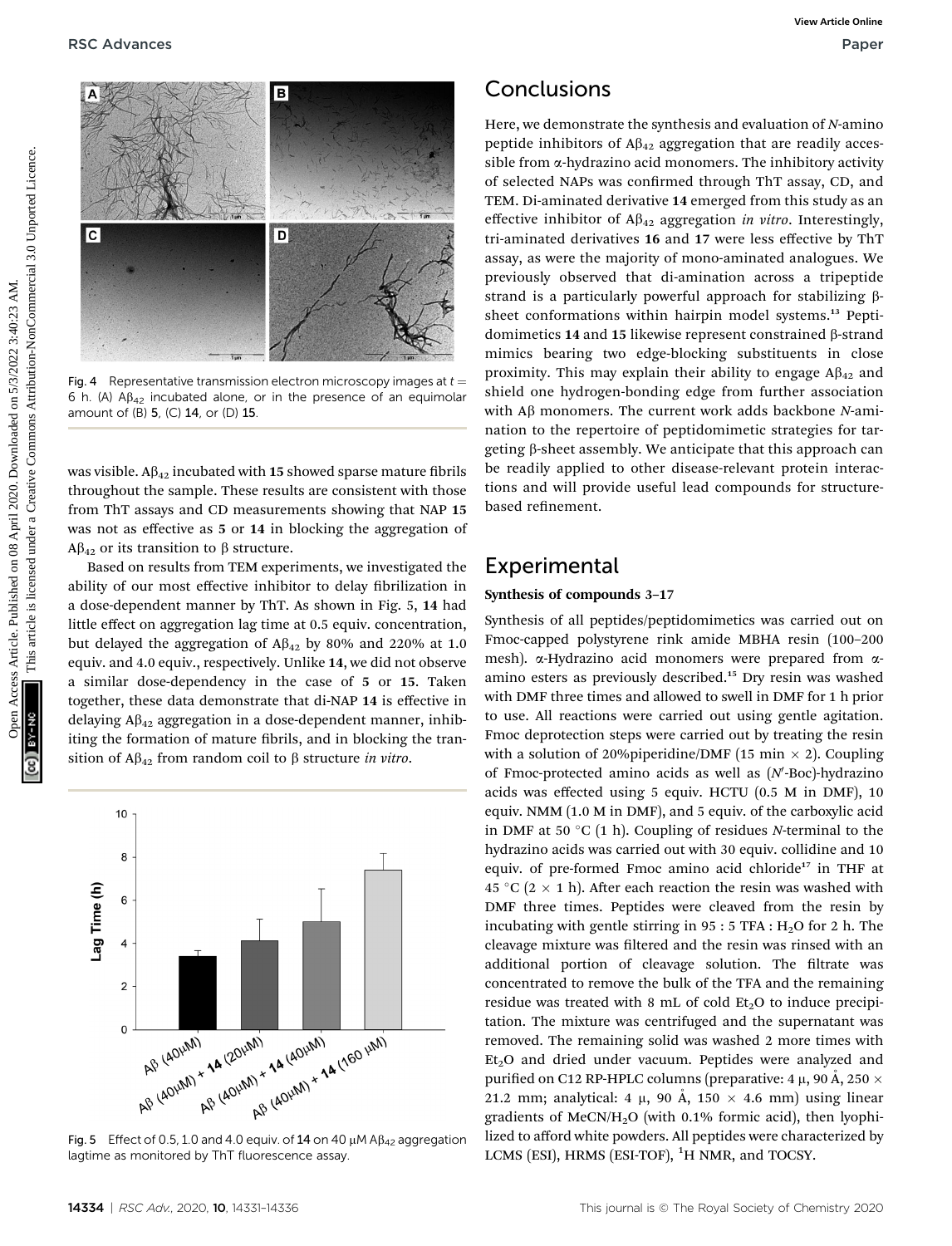#### Thioflavin T fluorescence aggregation assay

ThT fluorescence assays were conducted in 96-well half area plates (black, flat bottom, non-binding surface) without shaking in a Biotek Synergy H1 microplate reader (444 nm excitation, 484 nm emission) at 37 °C for 12 h. Experiments were run in duplicate with 40  $\mu$ M A $\beta$ <sub>42</sub>, 40  $\mu$ M ThT, and 40  $\mu$ M of inhibitor in 10 mM PBS buffer (pH 7.4) with a total reaction volume of 100  $\mu$ L.

Composition of the wells of the 96-well plate. The ThT assay of  $\mathsf{A}\beta_{1-42}$  aggregation was performed by preparing stock solutions of 133.33  $\mu$ M A $\beta$ <sub>42</sub>, 133.33  $\mu$ M ThT, and 400  $\mu$ M inhibitor and then adding 60, 30, and 10  $\mu$ L portions, respectively, of these solutions into wells in a 96-well plate.  $A\beta_{42}$  was added last. Prior to reading, the plate was incubated at 37  $\degree$ C with orbital shaking for 3 min, then covered with an optically clear film.

Preparation of  $A\beta_{42}$  stock solution. To disaggregate preformed  $A\beta_{42}$  fibrils, lyophilized  $A\beta_{42}$  was dissolved in HFIP and evaporated under vacuum to form a film. In order to delay further aggregation, the film was freshly dissolved in 10 mM aq. NaOH, followed by sonication for 30 s. This solution was further diluted into 10 mM PBS (pH  $7.4$ ) at a final concentration of  $133.33 \mu$ M as a stock. This stock was then filtered through a prewashed centricon filter (100 kD MW cutoff) at 6000 g, 4  $\degree$ C for approximately 15 min.

Preparation of ThT stock solution. The ThT Stock solution was freshly prepared by dissolving 4 mg Thioflavin T powder in  $20$  mL  $10$  mM PBS (pH  $7.4$ ). This solution was filtered using a 13 mm syringe filter with 0.45  $\mu$ M PTFE membrane. The concentration was determined by UV  $\epsilon = 36000 \text{ M}^{-1} \text{ cm}^{-1}$  at 412 nm] and diluted to final concentration using 10 mM PBS (pH 7.4).

Preparation of inhibitor stock solution. The inhibitor stock solutions were prepared by diluting a 20 mM DMSO stock first to 100 $\times$  desired concentration using DMSO, and second to 10 $\times$ desired concentration using 10 mM PBS (pH 7.4).

Circular dichroism.  $A\beta_{42}$  was prepared as previously described,<sup>20</sup> and further diluted into 10 mM PBS (pH 7.4) to a final concentration of 80  $\mu$ M. This stock solution was further diluted to 40  $\mu$ M in Millipore water and incubated at 37 °C for 0 h, 4 h, and 18 h; incubation at 37  $\degree$ C with shaking (0 h timepoint was recorded immediately after dilution). The spectra of  $A\beta_{42}$  were recorded at 1.0 nm intervals from 195 to 260 nm with an averaging time of 3.0 s and an average of three repeats on an Aviv Stopped Flow CD spectropolarimeter (model 215). Inhibitor stock solutions of 5, 14, and 15 were prepared by dissolving the lyophilized powders into Millipore water at a final concentration of 80  $\mu$ M. The spectra of each inhibitor were recorded using the method above. Additionally, the spectra of an equimolar solution of the  $A\beta_{42}$  stock and each inhibitor stock were recorded after incubation for 18 h at 37 °C with shaking.

#### Transmission electron microscopy

Samples for TEM studies were taken from the ThT assay during the delayed lag phase. Each grid was prepared by aliquoting 10  $\mu$ L of sample from the appropriate wells at the 6 h timepoint. The samples were pipetted onto formvar and carbon coated

electron microscopy grids (Ted Pella, catalog no. 01754-F) and incubated for 3 min. Capillary action was used to remove the remaining liquid from the grids using filter paper. The grids were rinsed with Millipore water and stained with  $1\%$  (w/v) uranyl acetate solution. Samples were imaged using FEI M268D; Morgagni Series TEM.

#### Conflicts of interest

There are no conflicts to declare.

#### Acknowledgements

We thank Dr Kamlesh Makwana for assistance with data analysis and preparation of figures. This work was supported by a grant from the National Science Foundation (CHE1709927).

#### Notes and references

- 1 (a) F. Chiti and C. M. Dobson, Protein Misfolding, Functional Amyloid, and Human Disease, Annu. Rev. Biochem., 2006, 75, 333–366; (b) M. Bartolini and V. Andrisano, Strategies for the Inhibition of Protein Aggregation in Human Diseases, ChemBioChem, 2010, 11, 1018–1035; (c) G.-f. Chen, T.-h. Xu, Y. Yan, Y.-r. Zhou, Y. Jiang, K. Melcher and H. E. Xu, Amyloid beta: structure, biology and structure-based therapeutic development, Acta Pharmacol. Sin., 2017, 38, 1205–1235; (d) D. J. Selkoe and J. Hardy, The amyloid hypothesis of Alzheimer's disease at 25 years, EMBO Mol. Med., 2016, 8, 595–608; (e) G. S. Bloom, Amyloid- $\beta$  and Tau: The Trigger and Bullet in Alzheimer Disease Pathogenesis, JAMA Neurology, 2014, 71, 505–508; (f) R. E. Tanzi and L. Bertram, Twenty Years of the Alzheimer's Disease Amyloid Hypothesis: A Genetic Perspective, Cell, 2005, 120, 545–555. Paper<br> **This lot on 22** Advances<br>
This articles. The Montenant Common the South Common Common to the South Common Common Common Common Common Common Common Common Common Common Common Common Common Common Common Common Co
	- 2 A. E. Roher, J. D. Lowenson, S. Clarke, C. Wolkow, R. Wang, R. J. Cotter, I. M. Reardon, H. A. Zürcher-Neely, R. L. Heinrikson and M. J. Ball, Structural alterations in the peptide backbone of beta-amyloid core protein may account for its deposition and stability in Alzheimer's disease, J. Biol. Chem., 1993, 268, 3072–3083.
	- 3 A. Lorenzo and B. A. Yankner, Beta-amyloid neurotoxicity requires fibril formation and is inhibited by congo red, Proc. Natl. Acad. Sci. U. S. A., 1994, 91, 12243–12247.
	- 4 G. M. Shankar, S. Li, T. H. Mehta, A. Garcia-Munoz, N. E. Shepardson, I. Smith, F. M. Brett, M. A. Farrell, M. J. Rowan, C. A. Lemere, C. M. Regan, D. M. Walsh, B. L. Sabatini and D. J. Selkoe, Amyloid-beta protein dimers isolated directly from Alzheimer's brains impair synaptic plasticity and memory, Nat. Med., 2008, 14, 837-842.
	- 5 Q. L. Ma, F. Yang, E. R. Rosario, O. J. Ubeda, W. Beech, D. J. Gant, P. P. Chen, B. Hudspeth, C. Chen, Y. Zhao, H. V. Vinters, S. A. Frautschy and G. M. Cole, Beta-amyloid oligomers induce phosphorylation of tau and inactivation of insulin receptor substrate via c-Jun N-terminal kinase